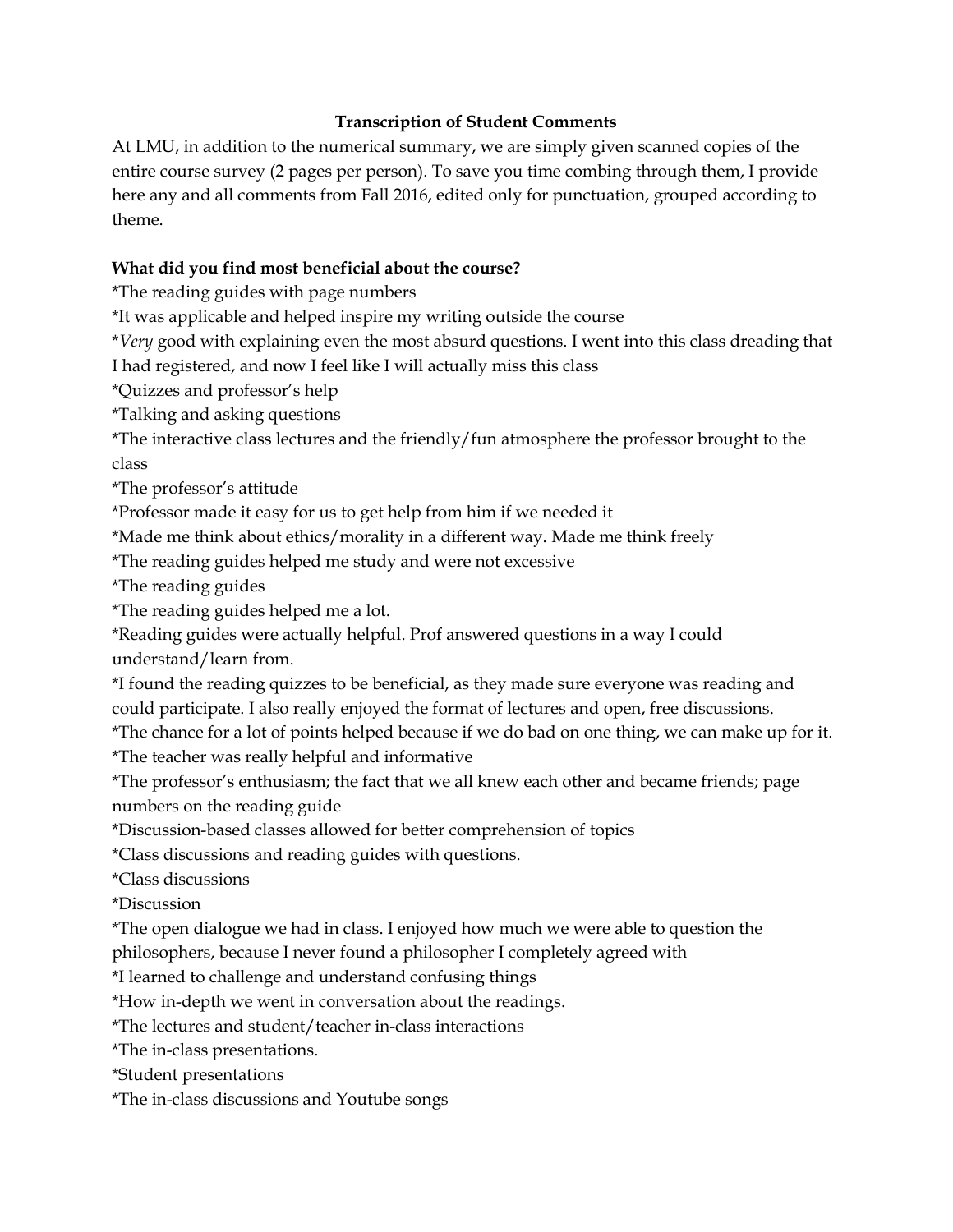\*The discussions amongst the class and in office hours, talking about specific ethical situations \*The lectures were TOP NOTCH, mind-blowing stuff. Also, the student-proposed examples [= in-class presentations] were very interesting.

\*The dialogues we had in class. (To be completely honest, I feel that both this course and the professor are excellent, but required a large time commitment to get the full benefits from it.) \*The variety of perspectives we were able to explore.

\*The range in variety of material provided, and the challenging environment

\*To get to know more completely the various different ethical frameworks and how they compare to each other

\*The comparison between the different philosophers

\*Real-world application of what we learn

\*I enjoyed the supplementary media that encouraged us to look at philosophy in the modern context.

\*When the topics/ideas were connected to other aspects (media: songs, movies, clips) \*I found that the most beneficial part of this course was the different media used by the professor (songs, movies, etc.) to relate ancient viewpoints to modern-day situations.

\*The study guides really helped. The use of videos/songs were great.

\*The explanations of the readings, comparison to real-life situations.

\*The accessibility of the material. It was easily explained.

\*The instructor made very complicated readings very basic to understand while allowing a large amount of student input.

\*[The course] challenged me to understand difficult reading which was beneficial. \*Nothing

## What would have made this course more effective for you?

\*More group work

\*More group work

\*Personally, I have never benefited from group work, and so less of the in-class groupings would have been helpful.

\*Not being a freshman

\*Some of the reading was difficult to understand. The professor helped after the reading, but since this was after, it meant the time reading was less meaningful.

\*Less material, more in-depth focus on what we do cover

\*Less readings but more in-depth analysis.

\*To have maybe had less material, but focus on it in much more detail

\*More textual discussion of readings.

\*Less reading and more talking. By focusing on more open discussion in class, we could have – perhaps – engaged more as a whole

\*Spending more time on the challenging topics, such as Kant

\*Nothing!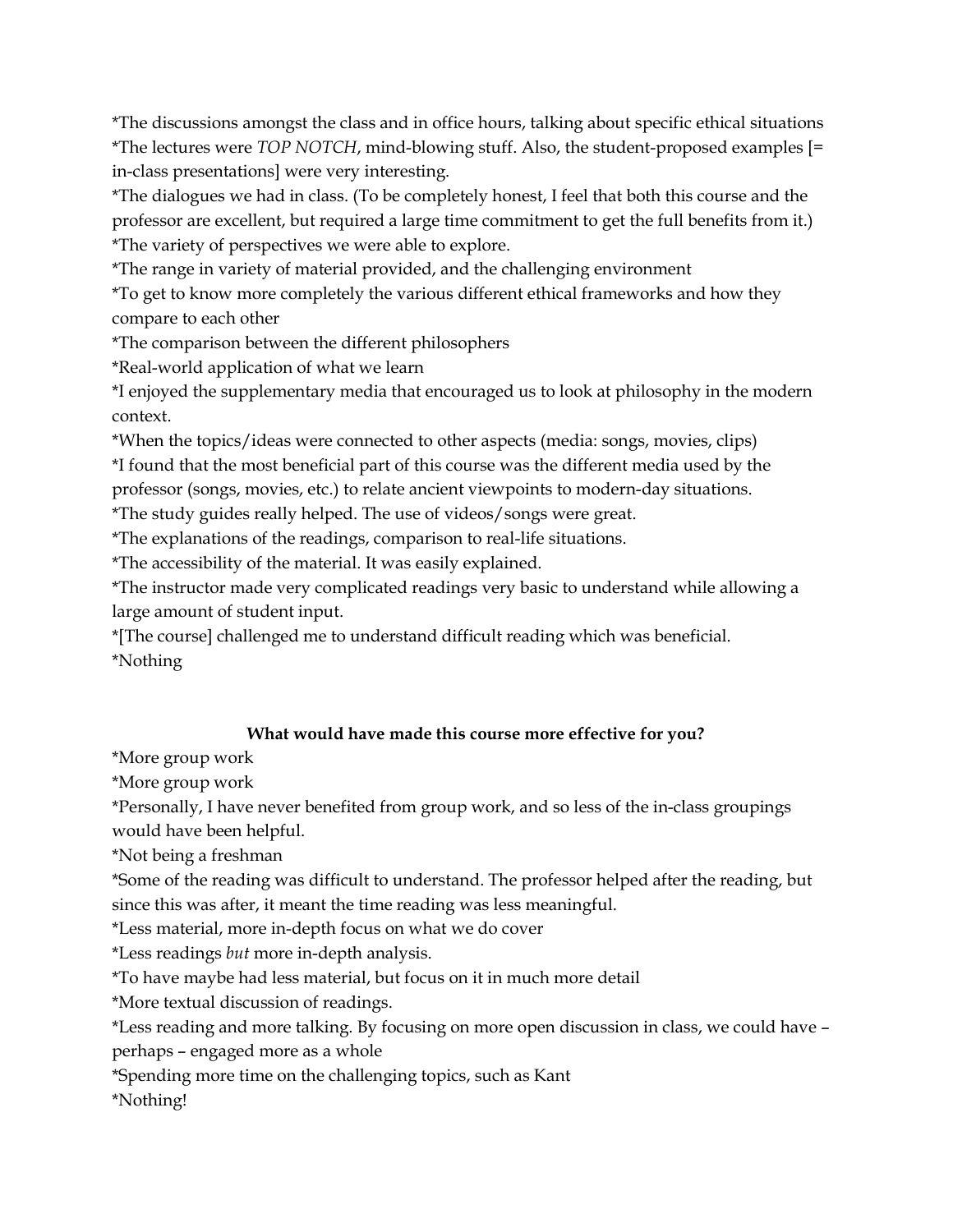\*Nothing

\*Nothing.

\*Not sure.

\*N/A

\*Not much, if anything

\*Everything was awesome

\*Power Point lectures instead of just free notes from listening

\*If I did the readings more, but there was just so much and it's so dense!

\*The online responses, wish they were more specified in the weekly schedule. I missed the first five because I strictly looked at that schedule, in part my fault no doubt, but it would've been helpful for the lazy/busy ones (i.e., me)

\*Reading quizzes every other week [instead of every week]; they got to be a little overwhelming about halfway through

\*More structured in-class discussion and a move away from traditional lecture structure.

\*Visual aids of each philosopher's beliefs.

\*Relating the content to a more modern-day context.

\*If he would keep us up to date on our grades and treated this course as if we were experts.

Also, if he graded our stuff on time.

\*Less reading, clearer instructions on writing assignments

\*More of a discussion-based class and less lecture.

\*More discussions with the class during the lectures

\*Less lectures, more discussions

\*More use of connections [to songs and movies], rather than just lectures

\*Possibly more discussions about specific ethical situations?

\*Have discussions required for quiz [take place] before in-class quiz instead of outside of class.

\*An easier breakdown; sometimes, I was just confused

\*Maybe handouts/more charts/teacher presentations so I can see his own important "notes" and have it visually explained.

\*Clear notes about definitions

## Assorted (appended to other questions; each entry is from a single student)

\*He is a good listener and seemingly kind – but not overly kind in terms of expectations, which is good. Feedback to quizzes were received 2nd to last day of class, which was not intended, but made it hard to improve. I already had an interest in philosophy, and this [course] confirmed that.

\*The class discussions were impressive, really kept me engaged. Was a stressful semester, so I was not able to be truly immersed in the class

\*Very constructive [instructor/student interactions], class discussions, out of class as well. Very flexible for office hours that didn't work with my schedule. Weekly quizzes kept me focused. Philosophy is hard!